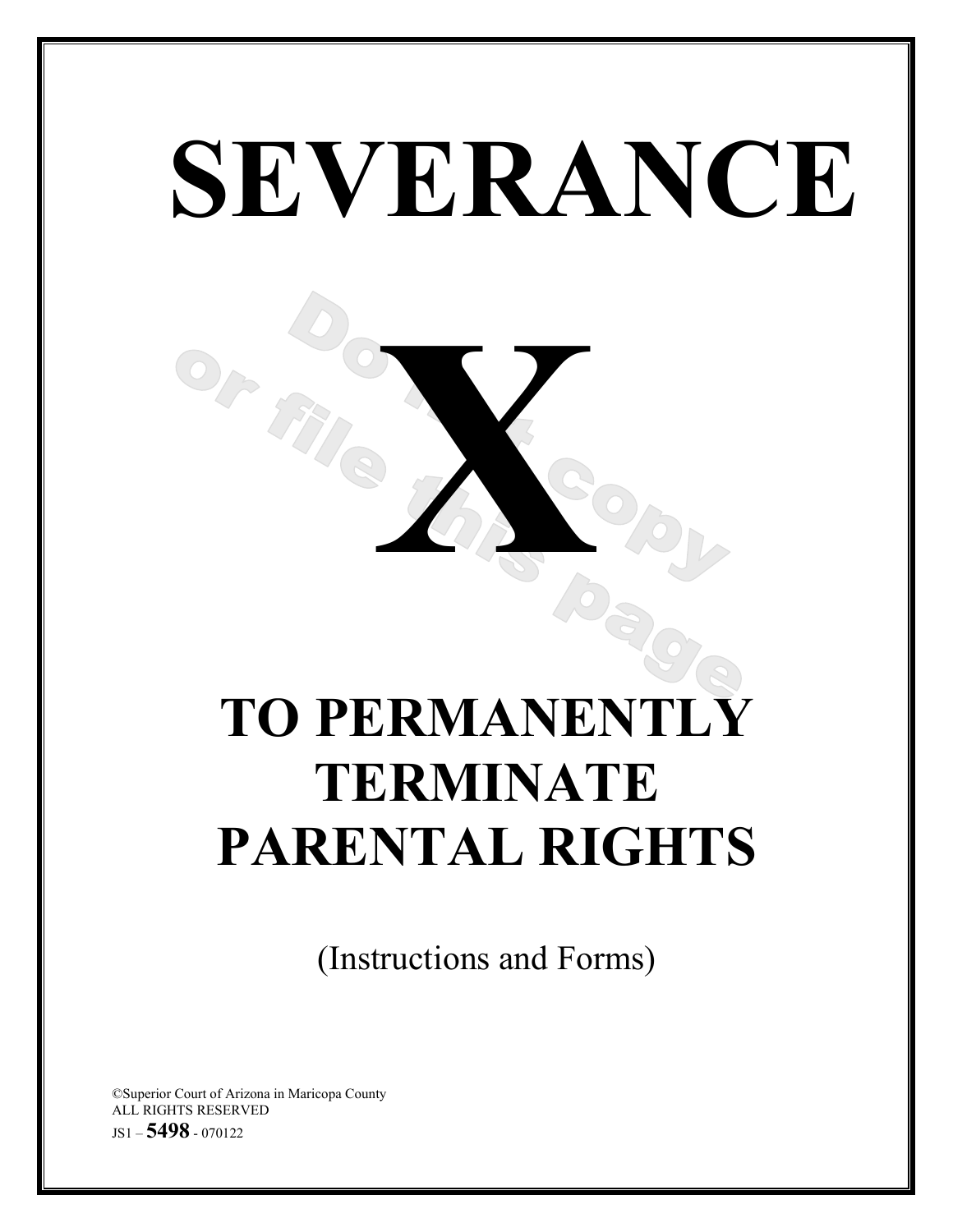## Law Library Resource Center

## Severance: Permanent termination of the parent-child relationship

(Arizona Revised Statutes (A.R.S.) Sections (§§) 8-531-544)

## Checklist

You may use the forms and instructions in this packet if ...

- $\checkmark$  You are a person who has a legitimate interest in the welfare of one or more children who are present in this state (or in another state if placed there by order of this court);
- $\checkmark$  You want a court order to permanently terminate the legal rights, privileges, duties and obligations between one or both parents and one or more of their children (except the right of the children to receive support and to inherit from the parent(s));
- $\checkmark$  The parent or parents whose rights you want to terminate have neglected, willfully abused, or abandoned the child through failure to support and maintain reasonable contact, and/or
- $\checkmark$  The parent or parents are unable to fulfill the responsibilities of parenting due to mental illness, lack of mental capacity, or chronic drug or alcohol abuse, and there are no reasonable grounds to believe those conditions will change in the foreseeable future, and/or
- $\checkmark$  The parent(s) are deprived of civil liberties or incarcerated due to conviction of a felony of a type regarded as proving unfitness, such as a violent crime against the other parent or another child, or the sentence is so long that the children would be deprived of a normal home for a period of years,
- $\checkmark$  The person thought to be or who claims to be the father did not file a claim of paternity or a court case to establish paternity as prescribed in A.R.S. Section 8-106,
- $\checkmark$  The parent or parents have signed papers to relinquish their rights to the children to an agency or to consent to adoption,
- $\checkmark$  The identity of the parent is unknown and continues to be unknown following three months of diligent efforts to identify and locate the parent,
- $\checkmark$  The parent has had parental rights to another child terminated within the past two years for reasons identical to those to be raised in this case and unable to discharge parental duties for those same reasons,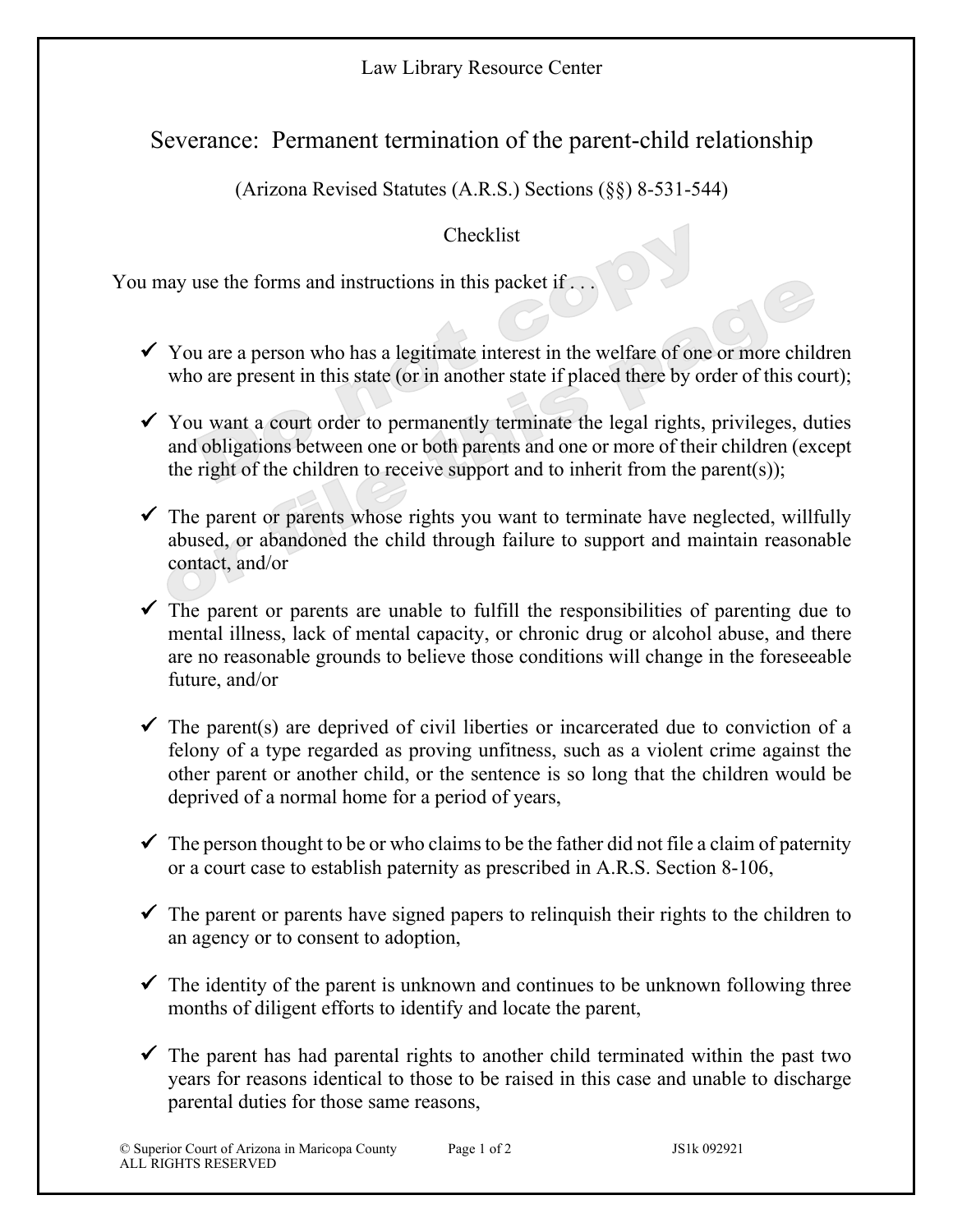- $\checkmark$  The parent committed a sexual assault against the petitioning parent and the child was conceived as a result of the sexual assault.
- $\checkmark$  You may not use this packet to cut off or give up your own parental rights.

Read me: Consulting a lawyer before filing documents with the court may help prevent unexpected results. A list of lawyers you may hire to advise you on handling your own case or to perform specific tasks, as well as a list of court-approved mediators can be found on the Law Library Resource Center website.

Dag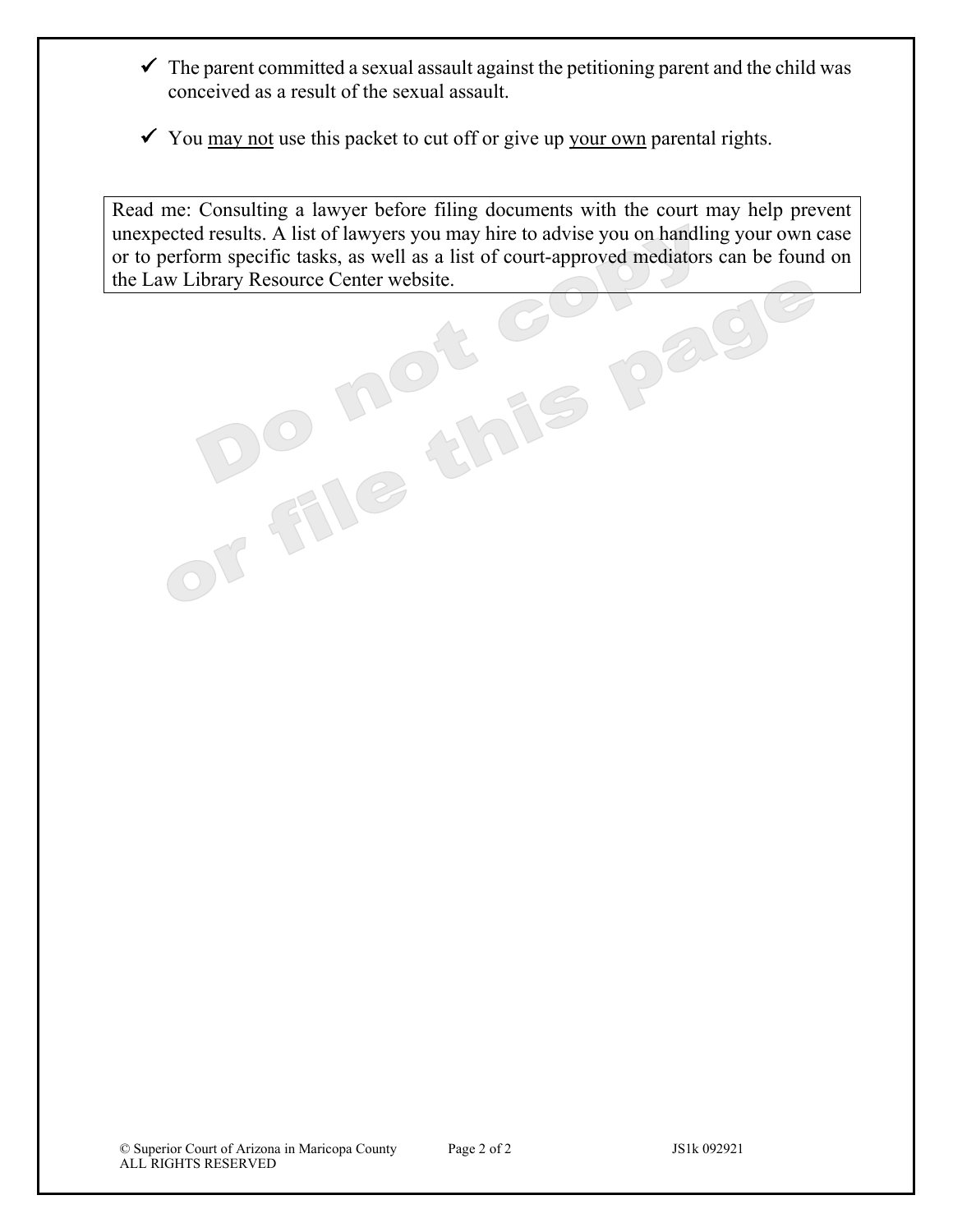#### Law Library Resource Center

# Severance To permanently terminate parental rights

### Table of Contents

This packet contains court instructions and forms to file court papers to request a court order to permanently terminate, or "sever" parental rights. The documents should appear in order as shown. Items listed in **bold** are forms you will need to fill out, copy, and submit to the Court. Non-bold items are information or instruction. Do not copy or file the non-bold items.

| Order          | File $#$    | Title                                                                                               | # Pages        |
|----------------|-------------|-----------------------------------------------------------------------------------------------------|----------------|
|                | JS1k        | Checklist: You may use these forms if                                                               |                |
| 2              | <b>JS1t</b> | Table of Contents (this page)                                                                       |                |
| 3              | JS10h       | Information and Instructions: How to Get Initial Hearing to<br><b>Terminate Parental Rights</b>     | 6              |
| $\overline{4}$ | JS12f       | <b>Petition for Termination of Parent-Child Relationship</b>                                        |                |
| 5              | JS18f       | <b>Notice of Initial Hearing on Petition for Termination of</b><br><b>Parent-Child Relationship</b> | $\overline{2}$ |
| 6              | JS19f       | <b>Waiver of Notice of Hearing</b>                                                                  |                |

The documents you have received are copyrighted by the Superior Court of Arizona in Maricopa County. You have permission to use them for any lawful purpose. These forms shall not be used to engage in the unauthorized practice of law. The Court assumes no responsibility and accepts no liability for actions taken by users of these documents, including reliance on their contents. The documents are under continual revision and are current only for the day they were received. It is strongly recommended that you verify on a regular basis that you have the most current documents.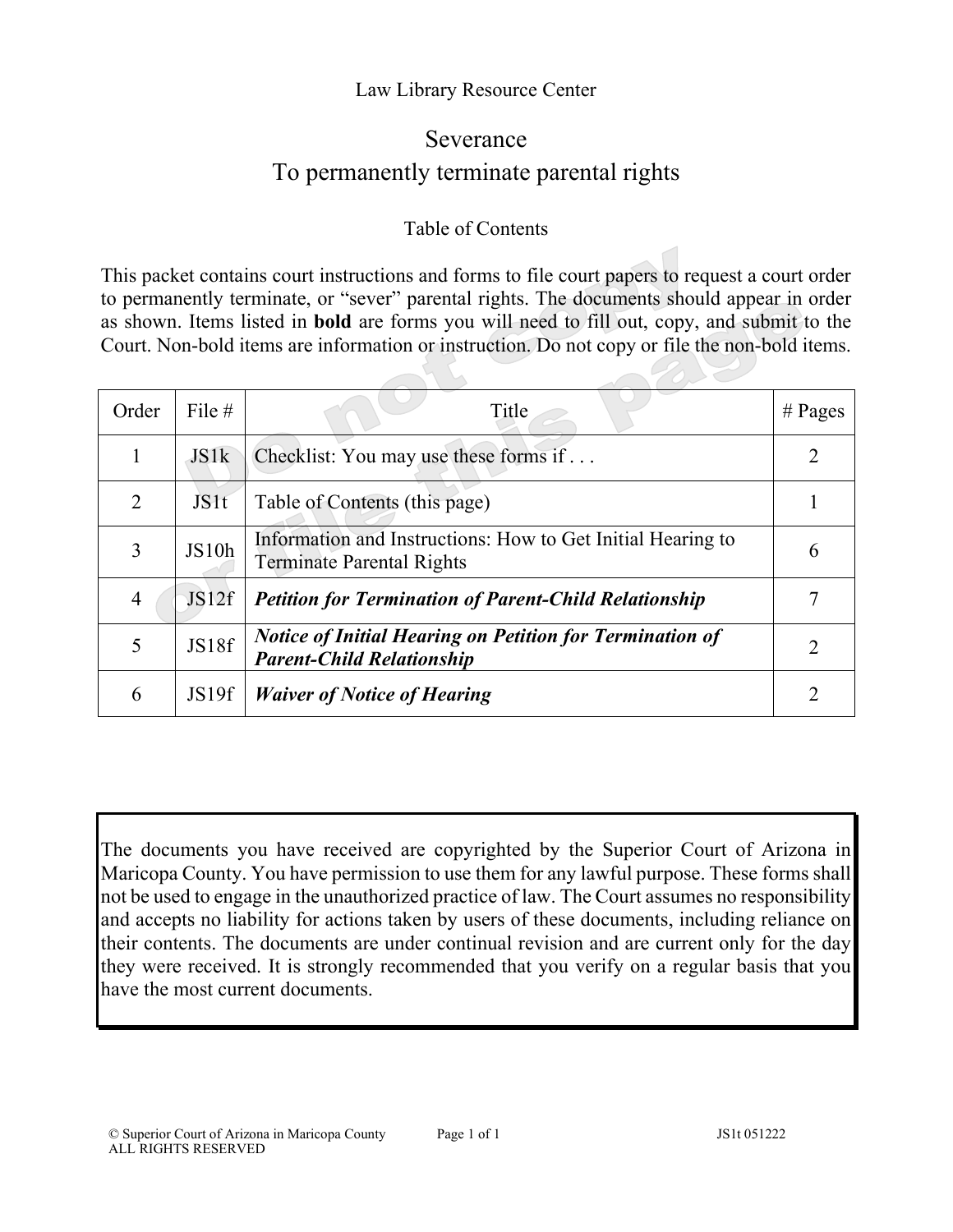Law Library Resource Center

# Information and Instructions: How to get initial hearing on private termination of parent-child relationship

(A.R.S. (Arizona Revised Statutes) §§ 8-531, and 8-861, et seq.**\***)

**\*** § means "section"; §§ means "sections"; et seq. means "and the sections that follow"

Please read this carefully.

There are many important steps required to pursue a private Petition for Termination of Parent-Child Relationship and this list is not comprehensive. Failing to comply with each step may result in delays or the Court dismissing the matter.

Please note that a parent cannot ask the court to terminate his or her own parental rights.

Where these documents refer to "child," "children" or "child(ren)" it means as many children as are the subject of this process, whether one or more.

- I. Documents Required Before the Initial Hearing on a Private Petition for Termination of Parental-Child Relationship.
	- A. Petition A Petition is a key document required for a private request to terminate parental rights. A Petition must contain a variety of different information as reflected in the Petition for Termination of Parent-Child Relationship form available from the Court. Among other things, a Petition:
		- 1. Must reflect that the Petitioner (the person filing the Petition) has a legitimate interest in the child as required by Arizona Revised Statutes  $(A.R.S.) \S 8-533(A);$
		- 2. Must include available information about the parent(s) whose parental rights the Petition seeks to terminate;
		- 3. Must include available information about the children whose parental rights the Petition seeks to terminate;
		- 4. Must include information about the person or agency who is caring for the children;
		- 5. Must show how the Arizona Superior Court, Maricopa County, has power to properly hear the case ("jurisdiction"), which usually requires that the children have been in Arizona for a period of time;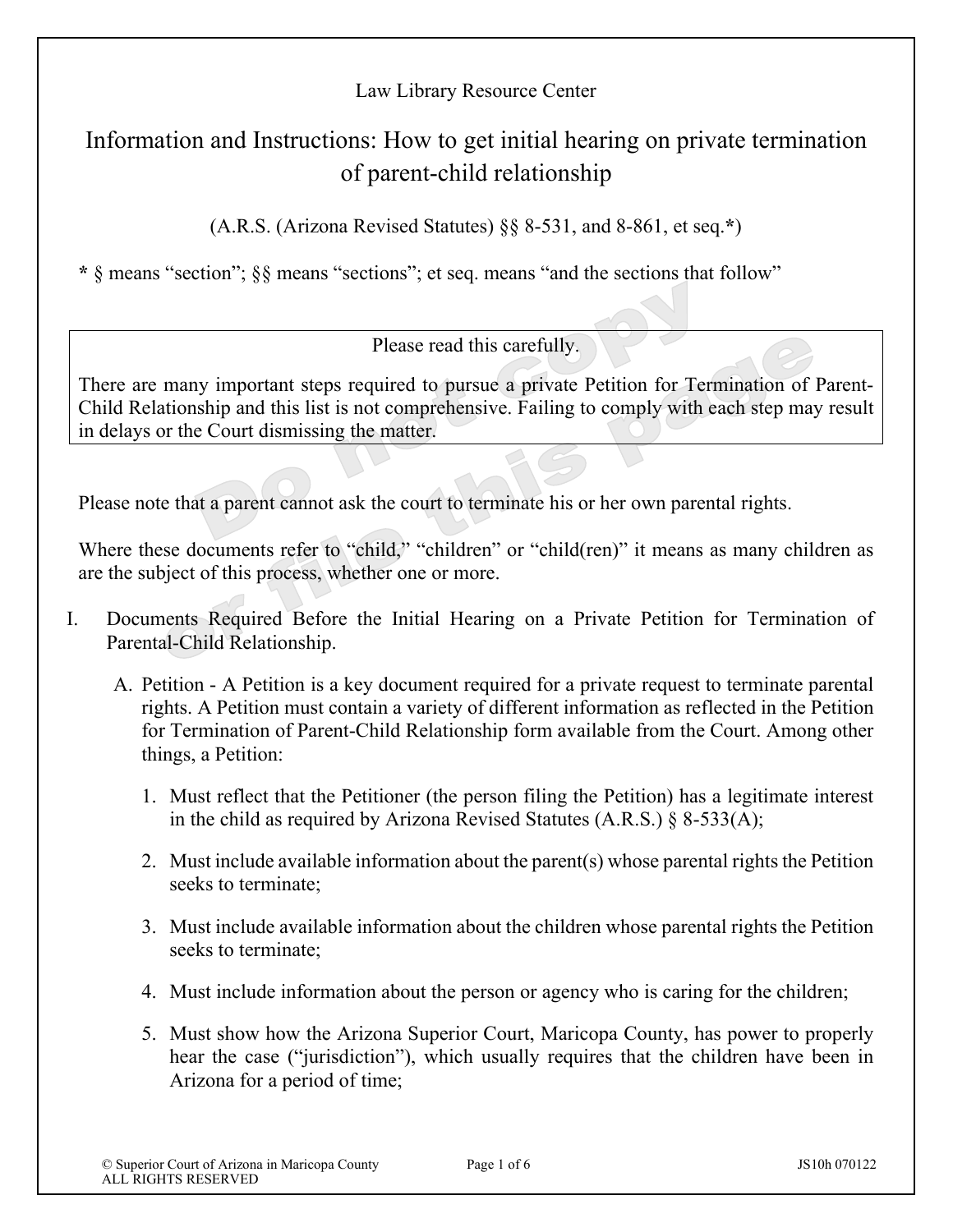- 6. Must include information about grounds for termination as required by A.R.S. § 8- 533(B);
- 7. Must include information about why termination of parental rights is in the best interest of the children, as required by A.R.S.  $\S$  8-533(B);
- 8. Must include any information about whether the parent(s) or children are enrolled members of any native American Tribe or Nation; and
- 9. Should include information regarding who is completing the **social study** required by A.R.S. § 8-536(A) or, if the Petitioner is asking that the social study be waived, why waiving that study is in the best interest of the children.
- B. Order Setting Initial Hearing. The Court will issue an "Order Setting the Initial Hearing" after the Petition for Termination of Parent-Child Relationship is filed if the Petition is minimally adequate.
- C. Notice of Initial Hearing The Clerk of Superior Court will provide a "Notice of Initial Hearing" to you after the Petition is filed. The Notice provides the date, time, place, (location) where the Initial Hearing will be held and other important information.
- II. Steps to be taken before the Initial Hearing on a private petition for termination of parent-child relationship.

There are several steps that must be taken before the Initial Hearing with the Court on a private Petition for termination of parent-child relationship, including:

- A. Properly fill out and sign the Petition for Termination of Parent-Child Relationship.
- B. File the Petition for Termination of Parent-Child Relationship with the Clerk of Superior Court at one of the following locations:

| Southeast Facility  |
|---------------------|
| 1810 S Lewis Street |
| Mesa, AZ 85210      |
|                     |

C. Obtain an Order signed by the Court setting an Initial Hearing on the Petition for Termination of Parent-Child Relationship.

Please Note**:** The Court may review a Petition for Termination of Parent-Child Relationship, find that it does not comply with the requirements for a document and dismiss the Petition. If that happens, Petitioner may attempt to fix the deficiencies and file with the Clerk of Superior Court another Petition for Termination of Parent-Child Relationship that complies with all requirements.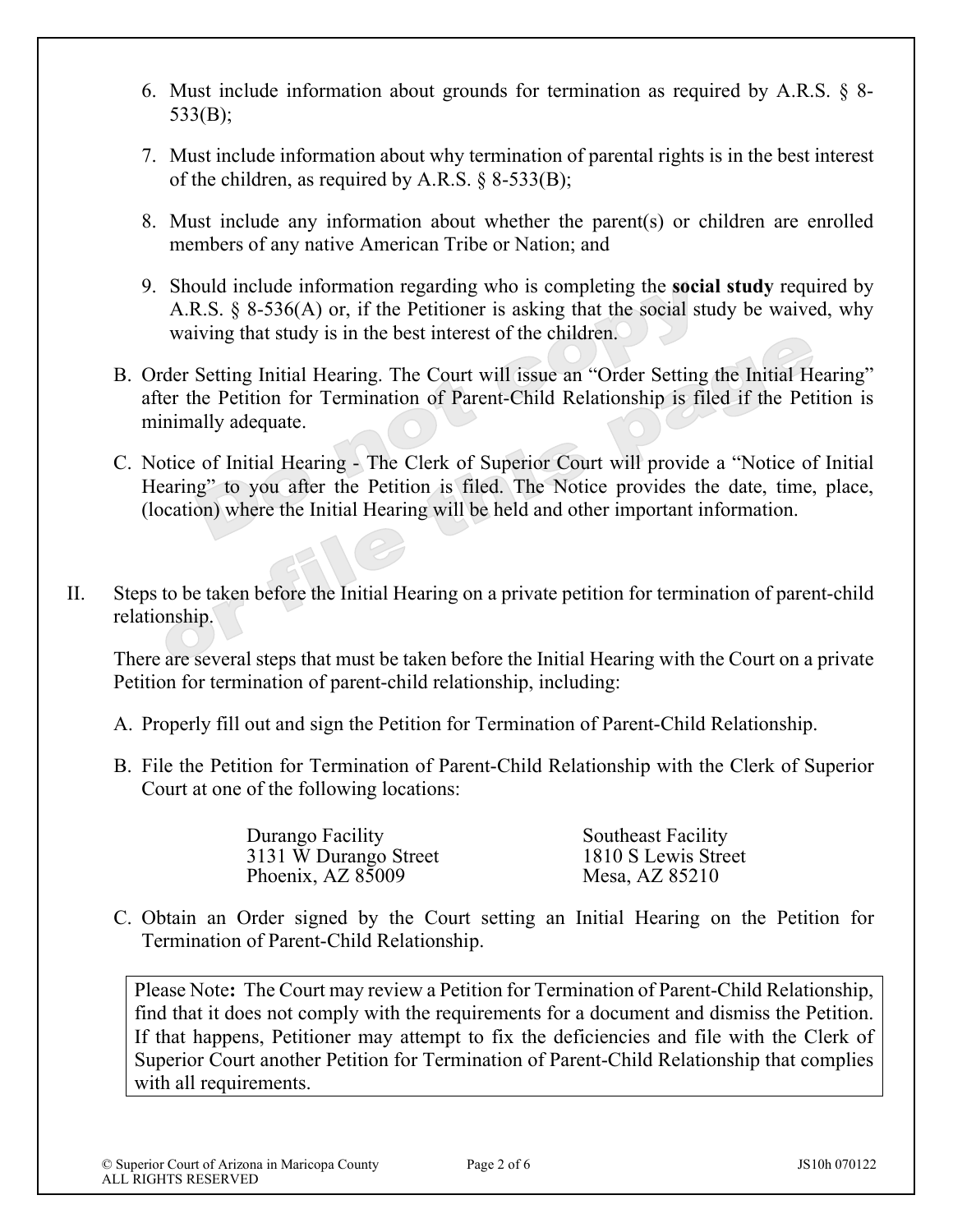- D. Obtain a Notice of Initial Hearing from the Clerk of Superior Court (which will include the date, time, place, location where the Initial Hearing will be held and other important information).
- E. Make copies and separate your papers. Copy and assemble your papers so that you have as many packets as needed to serve interested parties (see III(B) below).
- F. Complete Service of Process, in a timely basis, as discussed below.
- III. Service of Process must be completed before the initial Hearing.
	- A. Service of process is the formal way copies of documents are provided to all individuals and entities involved in the case. If service of process is not done properly and timely, the court will lack jurisdiction and/or the case may be delayed.
	- B. Petitioner must serve a copy of the Petition for Termination of Parent-Child Relationship; the Notice of Initial Hearing and the Order signed by the Court on:
		- 1. all parents, and if applicable, each custodian or Indian custodian,
		- 2. Tribe of any children as defined by the federal Indian Child Welfare Act, 25 U.S.C. § 1901, et seq. (and sections that follow);
		- 3. person(s) having legal custody of the children;
		- 4. person(s) standing in loco parentis\* to the children;
		- 5. guardians ad litem of any party and
		- 6. any other individual or entity that the court orders must be served.
			- a. All parties must be served as directed by Arizona Rules of Civil Procedure 4, 4.1 and/or 4.2 (as applicable).
			- b. Service of process must be timely, meaning it must be completed at least ten (10) days before the Initial Hearing (for service within Arizona) and at least thirty (30) days before the Initial Hearing (for service outside of Arizona).

Please Note: Service of Process for cases governed by the Indian Child Welfare Act, 25 U.S.C. § 1901, et. seq., have special timeliness requirements. See, e.g., Arizona Rule of Procedure for Juvenile Court 351(d).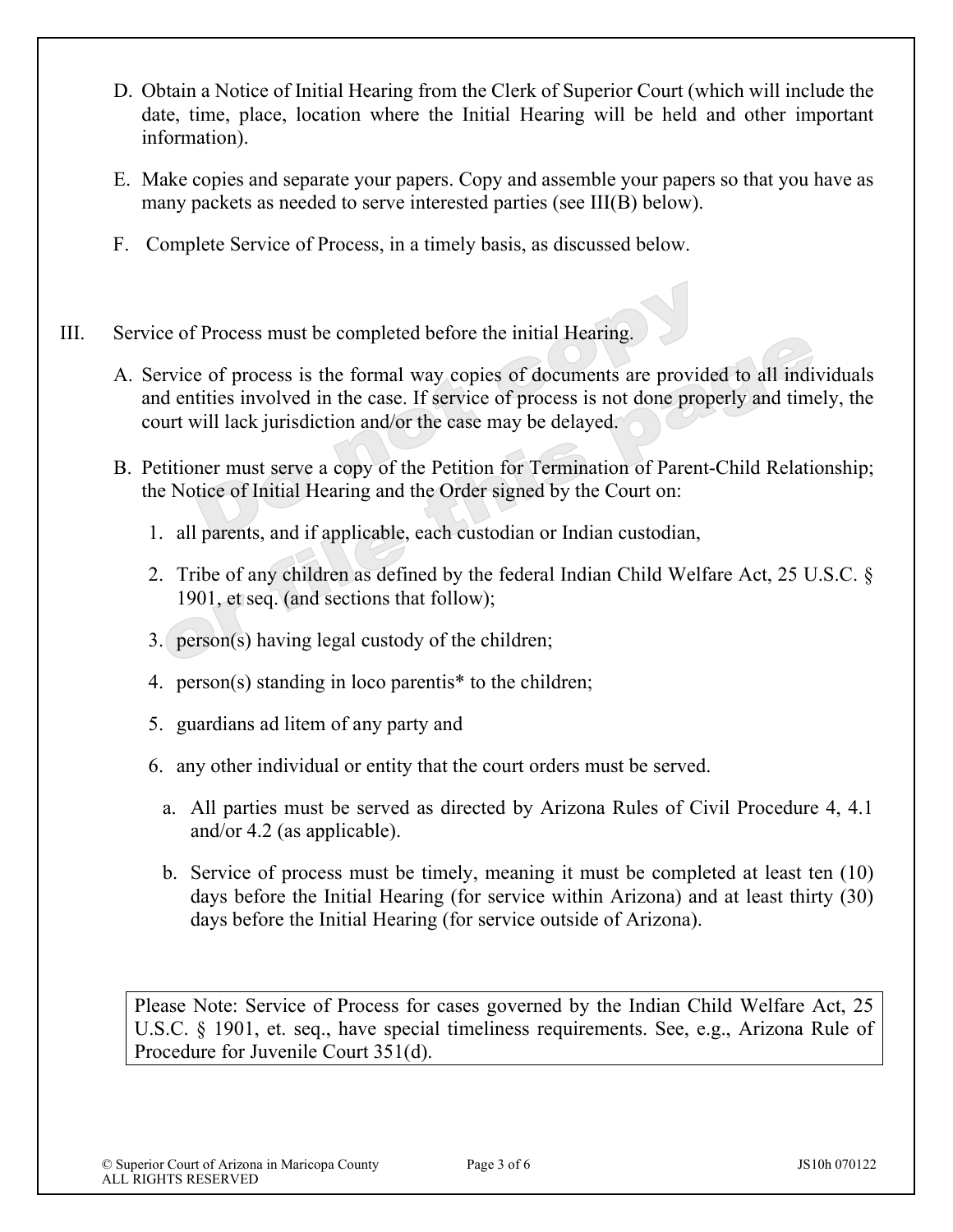- c. Service by publication
	- i. Service by publication applies when the residence of the person to be served is unknown to the party seeking to serve that person and the party seeking to serve by publication has made a diligent search to find that person. Service by publication is more complicated than personal service. There are important rules that apply to service by publication. If those rules are not met, the whole process of service by publication may need to be started all over, which can result in delays and added cost.
	- ii. Service by publication requires literally publishing the Notice of Initial Hearing and a statement as to the manner in which a copy of the Petition For Termination of Parent-Child Relationship may be obtained at least one (1) time a week for four (4) consecutive weeks in a newspaper published in the county where the action is pending. If the last known residence of the person to be served is in Arizona but not in Maricopa County, service by publication also must be made in the county of that last known residence.
	- iii. Where the party seeking to serve a person by publication has an address for the person to be served, before the first date of publication, a copy of the Petition for Termination of Parent-Child Relationship; Notice of Initial Hearing and Order must be mailed, postage prepaid, to that person at that person's last known place of residence.
	- iv. Service by publication is deemed complete thirty (30) day**s** after the first publication date.
	- v. A party serving a person by publication must provide to the court the following documents either at or before the Initial Hearing:
		- 1. A written affidavit or declaration that the residence of the person served by publication is unknown contained in the Declaration Supporting Publication (sometimes referred to as Affidavit of Unknown Residence);
		- 2. A written affidavit or declaration that the person to be served by publication cannot be located even though diligent efforts have been made to locate that person contained in the Declaration Supporting Publication (sometimes referred to as an Affidavit of Due Diligence);
		- 3. A written affidavit showing the manner and dates of the publication (and mailing, if applicable) and the circumstances warranting service by publication as well as printed copy of the publication. If the residence of the person being served is unknown, and therefore no mailing was made, the affidavit shall state that.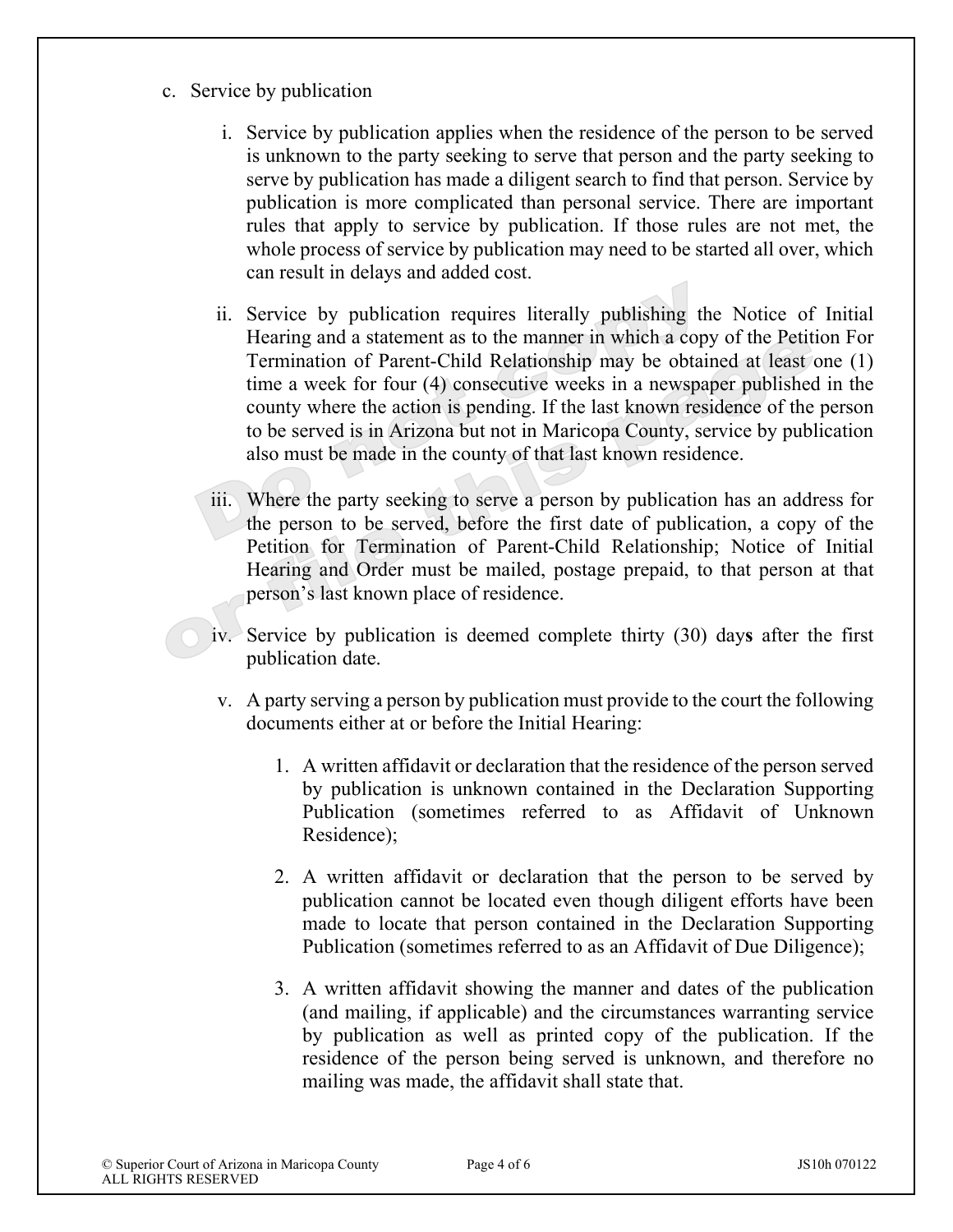- d. Notice and appearance may be waived by an individual or entity involved in the case. A Waiver of notice and appearance must contain language explaining the meaning and consequences of the waiver and the termination of parental rights pursuant to A.R.S. § 8-535(C). Unless done in court, a Waiver of notice and appearance must be signed by the individual or entity agreeing to the waiver and notarized or attested by two or more credible witnesses who are at least eighteen (18) years old.
- e. A consent to adoption must comply with certain specified requirements, including A.R.S. §§ 8-106 and 8-107. Please Note: In Arizona, if a proper consent has been obtained, a person seeking to adopt a child may proceed directly to adoption without filing a Petition for Termination of Parent-Child Relationship. In that case, the Maricopa County Attorney provides representation in uncontested adoptions pursuant to A.R.S. § 8-127.
- f. A copy of any relinquishment or consent shall be attached to the Petition pursuant to A.R.S. § 8-534(C).
- IV. Unless Waived by the Court, a Social Study must be completed.
	- a. Unless waived by the court given the best interests of the child, petitioner must obtain a social study pursuant to A.R.S. § 8-536.
	- b. A social study must:
		- i. Be prepared by an appropriate agency or person;
		- ii. Include the circumstances of the petition, the social history, the present condition of the children and parent, proposed plans for the children and other facts pertinent to the parent-child relationship;
		- iii. Address whether the parent-child relationship should be terminated; and
		- iv. Contain the information required by A.R.S. § 8-536.
- V. The Initial Hearing.
	- a. The Petitioner must attend the Initial Hearing. If the Petitioner does not personally attend the Initial Hearing, the Court may dismiss the Petition or may set a continued hearing, which will cause delay.
	- b. Petitioner should bring the following documents to the Initial Hearing:
		- i. Originals of the applicable service of process documents to show the Court that service is completed;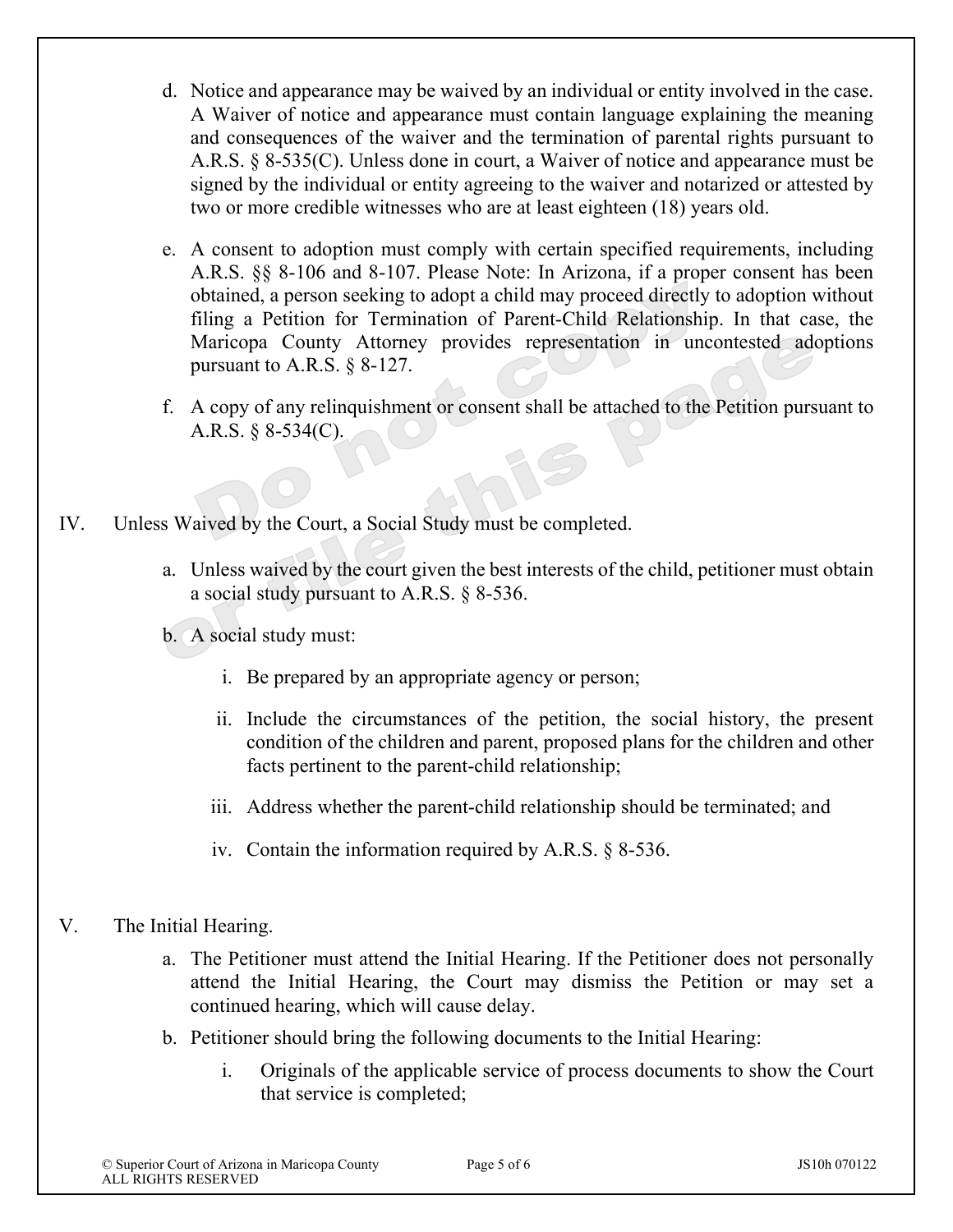- ii. Documents showing parentage including:
	- 1. a birth certificate for each child listed in the Petition;
	- 2. paternity documents;
	- 3. child support or custody orders or related documents;
- iii. Copies of any applicable guardianship documents;
- iv. Originals of any consents; waivers; relinquishments; the social study (if not waived and if prepared before the Initial Hearing) that have not yet been filed;
- v. A copy of all filings made with the Court that contain a copy of the Clerk of Superior Court's stamp to show to the Court if necessary;
- vi. Any other documents Petitioner may want the Court to consider.

Note:

- Failure to comply with the applicable statutes and rules may result in the initial hearing being reset or the petition dismissed.
- Unrepresented parties are encouraged to consult legal counsel. Court employees cannot provide legal advice.

You may also wish to consult the following additional resources.

Law Library Resource Center Hours: 8:00 AM to 5:00 PM Monday - Friday

Locations:

Downtown Phoenix Southeast (Mesa) Phoenix, AZ 85003 Mesa, AZ 85210 (East Court Building) (Southeast Court Complex)

Northeast (Phoenix) Northwest (Surprise) Phoenix, AZ 85032 Surprise, AZ 85374 40th St. & Union Hills

101 West Jefferson, 1st Floor 222 East Javelina Avenue, 1st Floor

18380 North 40th Street 14264 West Tierra Buena Lane (Northeast Regional Center) (Northwest Regional Center)

Legal Authority

Arizona Revised Statutes Section §§ 8-531 to 8-544 Arizona Rules of Procedure for Juvenile Court § 351-353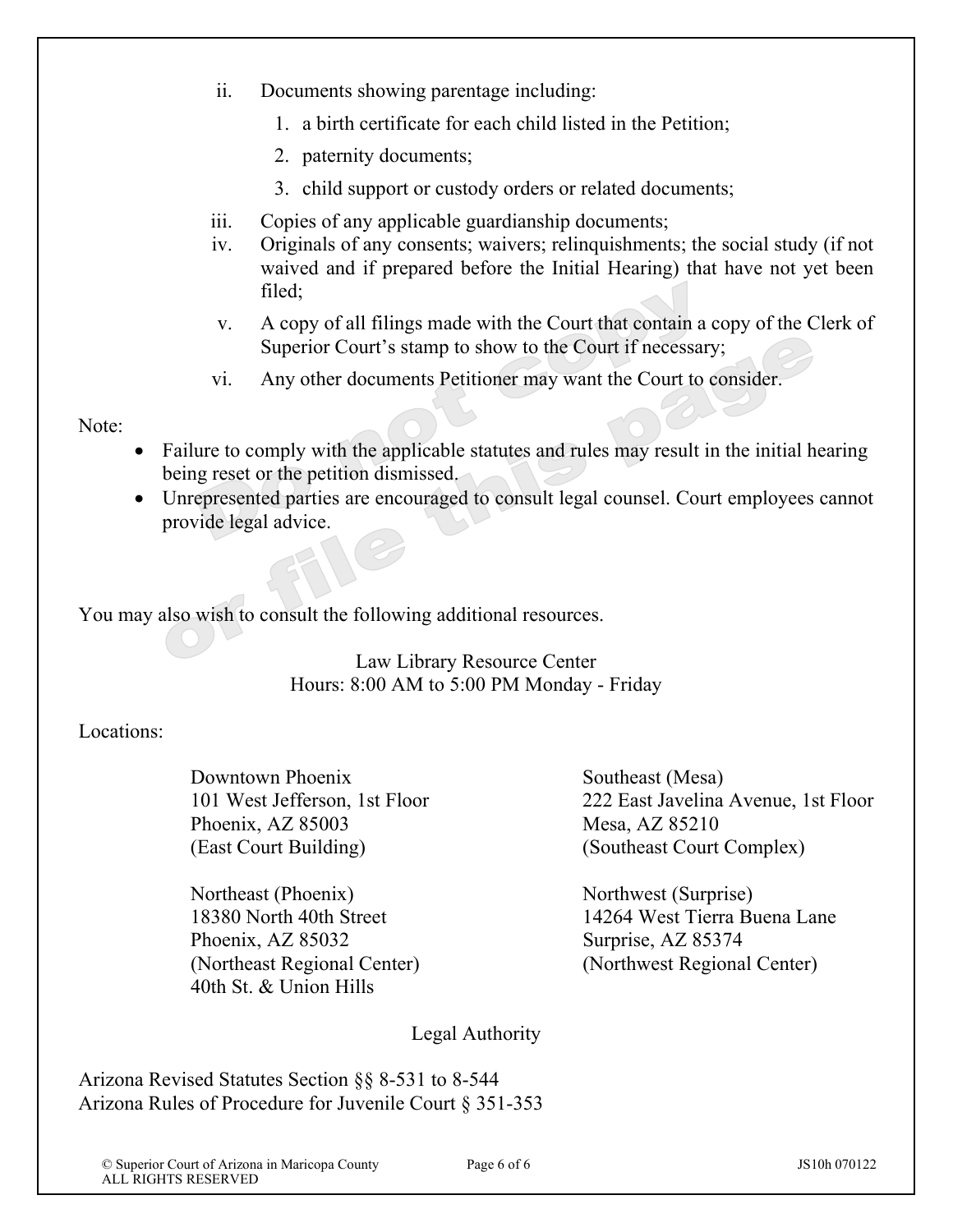| Person Filing: 2008. Elia and 2008. The contract of the contract of the contract of the contract of the contract of the contract of the contract of the contract of the contract of the contract of the contract of the contra |                                                                                                                        |
|--------------------------------------------------------------------------------------------------------------------------------------------------------------------------------------------------------------------------------|------------------------------------------------------------------------------------------------------------------------|
|                                                                                                                                                                                                                                |                                                                                                                        |
|                                                                                                                                                                                                                                |                                                                                                                        |
|                                                                                                                                                                                                                                |                                                                                                                        |
|                                                                                                                                                                                                                                | For Clerk's Use Only                                                                                                   |
|                                                                                                                                                                                                                                | Representing Self without Lawyer, or Attorney for                                                                      |
| <b>SUPERIOR COURT OF ARIZONA</b><br>IN MARICOPA COUNTY                                                                                                                                                                         |                                                                                                                        |
| In the Matter of:<br><u> 1989 - Johann Barn, mars ann an t-Amhain Aonaich an t-Aonaich an t-Aonaich ann an t-Aonaich an t-Aonaich ann a</u>                                                                                    | (To be completed by the Court)<br>PETITION for TERMINATION OF<br>PARENT-CHILD RELATIONSHIP                             |
| (Full legal names of minor children)                                                                                                                                                                                           | (Severance of Parental Rights)<br>A.R.S. §§ 8-531-544                                                                  |
| <b>INFORMATION ABOUT PETITIONER:</b><br>1.<br>Name:                                                                                                                                                                            | <u> 1980 - John Stein, amerikansk politiker (* 1900)</u>                                                               |
| Birth date:                                                                                                                                                                                                                    | <u> 1989 - Johann Stoff, Amerikaansk politiker († 1908)</u>                                                            |
| Address:                                                                                                                                                                                                                       | <u> 1989 - Johann Stoff, deutscher Stoff, der Stoff, der Stoff, der Stoff, der Stoff, der Stoff, der Stoff, der S</u>  |
|                                                                                                                                                                                                                                |                                                                                                                        |
| 2.<br><b>INFORMATION ABOUT PARENTS:</b><br>A. Mother's name:                                                                                                                                                                   | <u> 1989 - Johann Barn, fransk politik formuler (d. 1989)</u>                                                          |
|                                                                                                                                                                                                                                |                                                                                                                        |
| Mother's address:                                                                                                                                                                                                              | <u> 1980 - Johann Stoff, deutscher Stoffen und der Stoffen und der Stoffen und der Stoffen und der Stoffen und der</u> |
| Mother's phone number:                                                                                                                                                                                                         | <u> 2000 - Andrea Andrew Maria (h. 18</u>                                                                              |
| Mother's email address:                                                                                                                                                                                                        | <u> 1989 - Johann Stein, marwolaethau a bhann an t-Amhain ann an t-Amhain an t-Amhain an t-Amhain an t-Amhain an </u>  |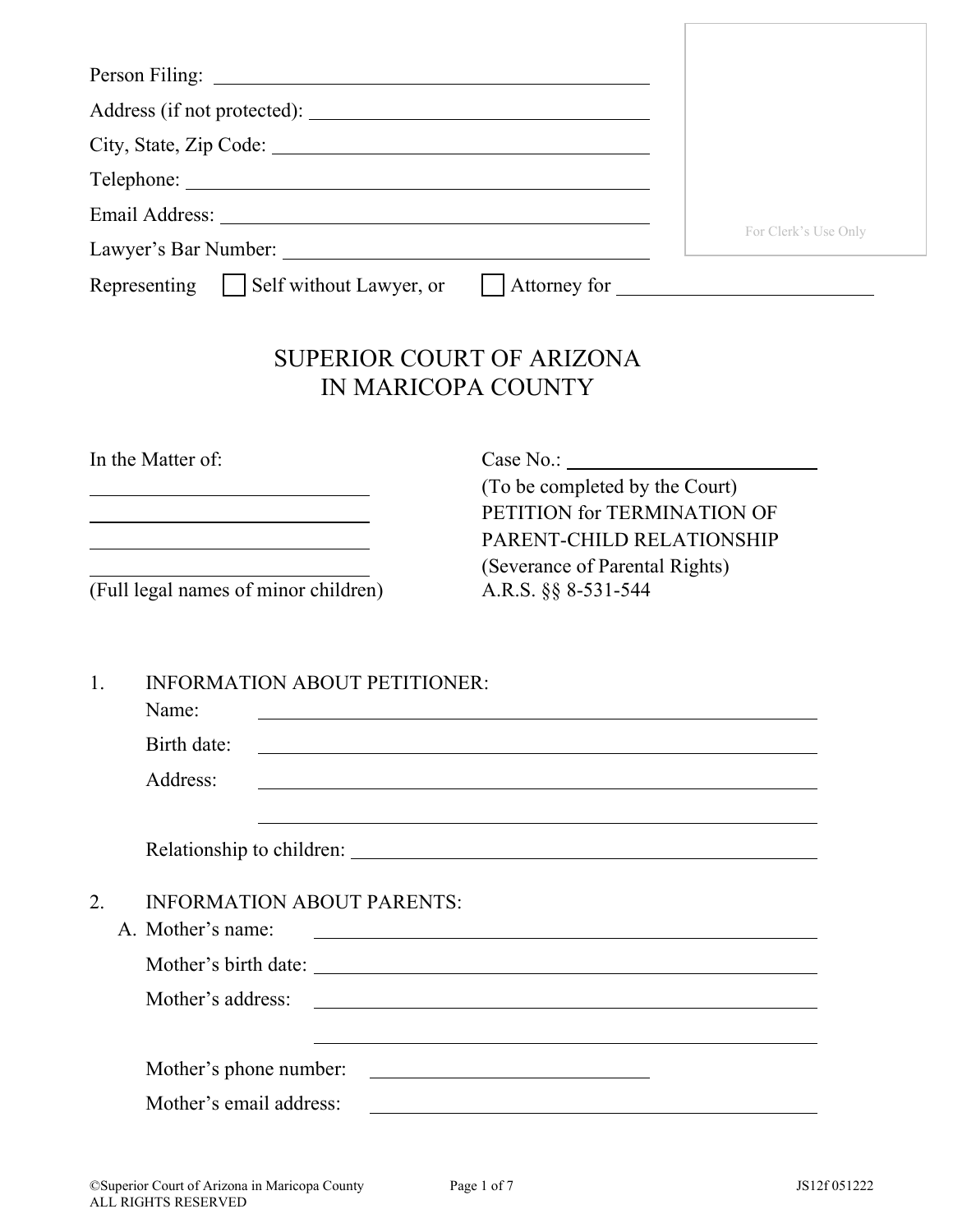|    | B. Father's name:       | <u> 1980 - Johann Stoff, deutscher Stoffen und der Stoffen und der Stoffen und der Stoffen und der Stoffen und de</u> |
|----|-------------------------|-----------------------------------------------------------------------------------------------------------------------|
|    | Father's birth date:    |                                                                                                                       |
|    | Father's address:       | <u> 1989 - Johann John Stone, markin film yn y brening yn y brening yn y brening y brening yn y brening yn y bre</u>  |
|    | Father's phone number:  | <u> 1980 - Johann Barn, mars eta bainar eta baina eta baina eta baina eta baina eta baina eta baina eta baina e</u>   |
|    | Father's email address: |                                                                                                                       |
|    |                         | (If more than one father involved, please attach same information for all fathers.)                                   |
| 3. |                         | <b>INFORMATION ABOUT the CHILDREN:</b>                                                                                |
|    | A. Child's name:        | male<br>female                                                                                                        |
|    | Child's birth date:     | and the control of the control of the control of the control of the control of the control of the control of the      |
|    | Child's address:        |                                                                                                                       |
|    |                         |                                                                                                                       |
|    | B. Child's name:        | $\vert$ male<br>female                                                                                                |
|    | Child's birth date:     |                                                                                                                       |
|    | Child's address:        |                                                                                                                       |
|    |                         |                                                                                                                       |
|    | C. Child's name:        | female<br>male                                                                                                        |

(If more than four children, please attach same information for all children)

D. Child's name:  $\Box$  male  $\Box$  female

Child's birth date:

Child's birth date:

Child's address:

Child's address: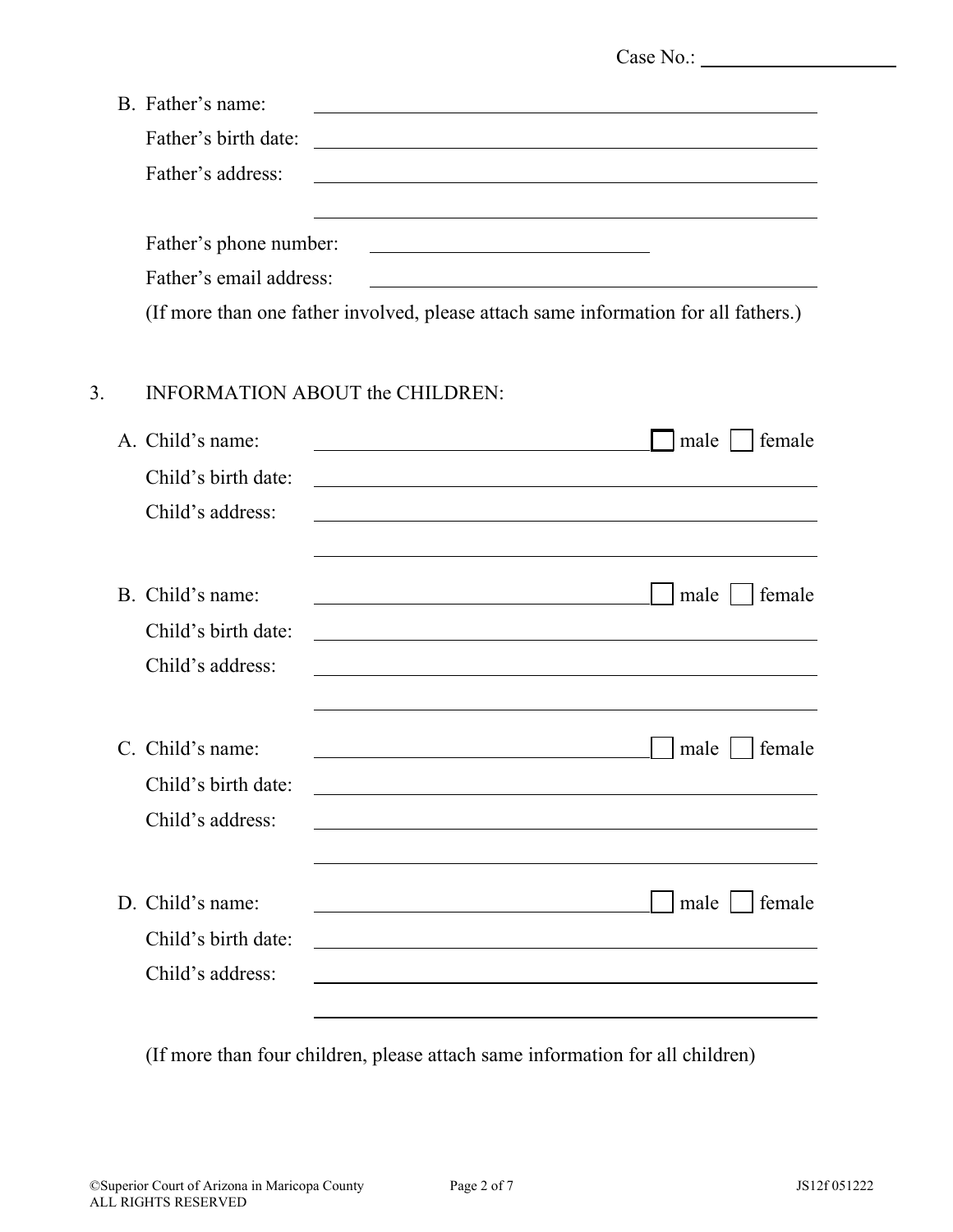4. PERSON or AGENCY with Legal custody, Guardianship, acting in loco parentis (acting as a parent) or providing care for the children is:

| Name:                   | <u> 1980 - Johann Stein, mars an de Frans and de Frans and de Frans and de Frans and de Frans and de Frans and d</u> |
|-------------------------|----------------------------------------------------------------------------------------------------------------------|
| Address:                |                                                                                                                      |
| Interpreter? $\Box$ Yes | COURT INTERPRETER: Will you or any person required to receive Notice need a Court<br>$\vert$   No                    |
|                         |                                                                                                                      |
|                         |                                                                                                                      |
|                         |                                                                                                                      |
|                         |                                                                                                                      |
|                         |                                                                                                                      |
|                         |                                                                                                                      |
| $ $   Yes     No        | JURISDICTION in Arizona is proper because the child or children are present in Arizona:                              |
|                         | If the child or children are not present in Arizona, jurisdiction in Arizona is proper because:                      |
|                         |                                                                                                                      |
|                         | COURT CASES: Have there been any past court cases concerning the children?                                           |
| $Yes \mid \text{No}$    |                                                                                                                      |
|                         | If "Yes," list the name of the court and the case number(s) $\qquad \qquad$                                          |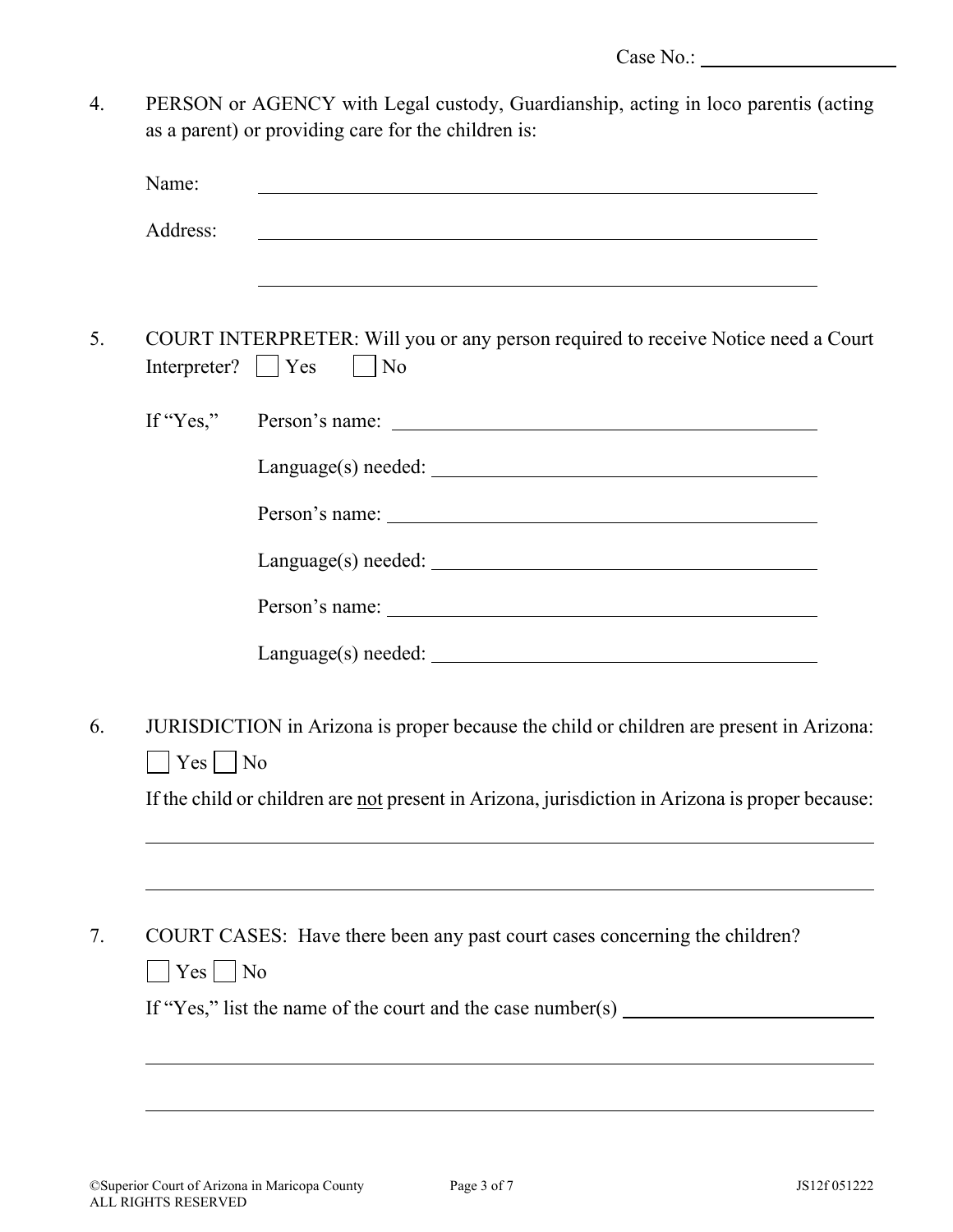| 8. | MEMBERSHIP: Is any parent or child an enrolled member of a native American tribe or |
|----|-------------------------------------------------------------------------------------|
|    | nation? $Yes \cap No \cap Uncertain$                                                |
|    | If "Yes," or "Uncertain," please explain:                                           |
|    |                                                                                     |

INSTRUCTIONS: Check all the allegations below that you believe apply. If you are seeking to terminate the rights of more than one parent, attach additional information on a separate sheet of paper.

9. REASONS for terminating the parent-child relationship: The Court should terminate the parent-child relationship between the children and the  $\parallel$  Father  $\parallel$  Mother based on the following grounds:

| Abandonment: The parent has abandoned the children by failing to provide |  |  |  |                                                                     |  |  |  |  |
|--------------------------------------------------------------------------|--|--|--|---------------------------------------------------------------------|--|--|--|--|
|                                                                          |  |  |  | reasonable support and failing to maintain regular contact with the |  |  |  |  |
| children, including normal supervision.                                  |  |  |  |                                                                     |  |  |  |  |
| Please state the facts supporting this statement:                        |  |  |  |                                                                     |  |  |  |  |

|  | $\Box$ Neglect/Abuse: The parent has neglected or willfully abused a child. |
|--|-----------------------------------------------------------------------------|
|  | Please state the facts supporting this statement:                           |

Incapacity: The parent is unable to discharge the parental responsibilities because of mental illness, mental deficiency or a history of chronic abuse or dangerous drugs, controlled substances or alcohol, and there are reasonable grounds to believe that the condition will continue for a prolonged, indeterminate period. Please state the facts supporting this statement: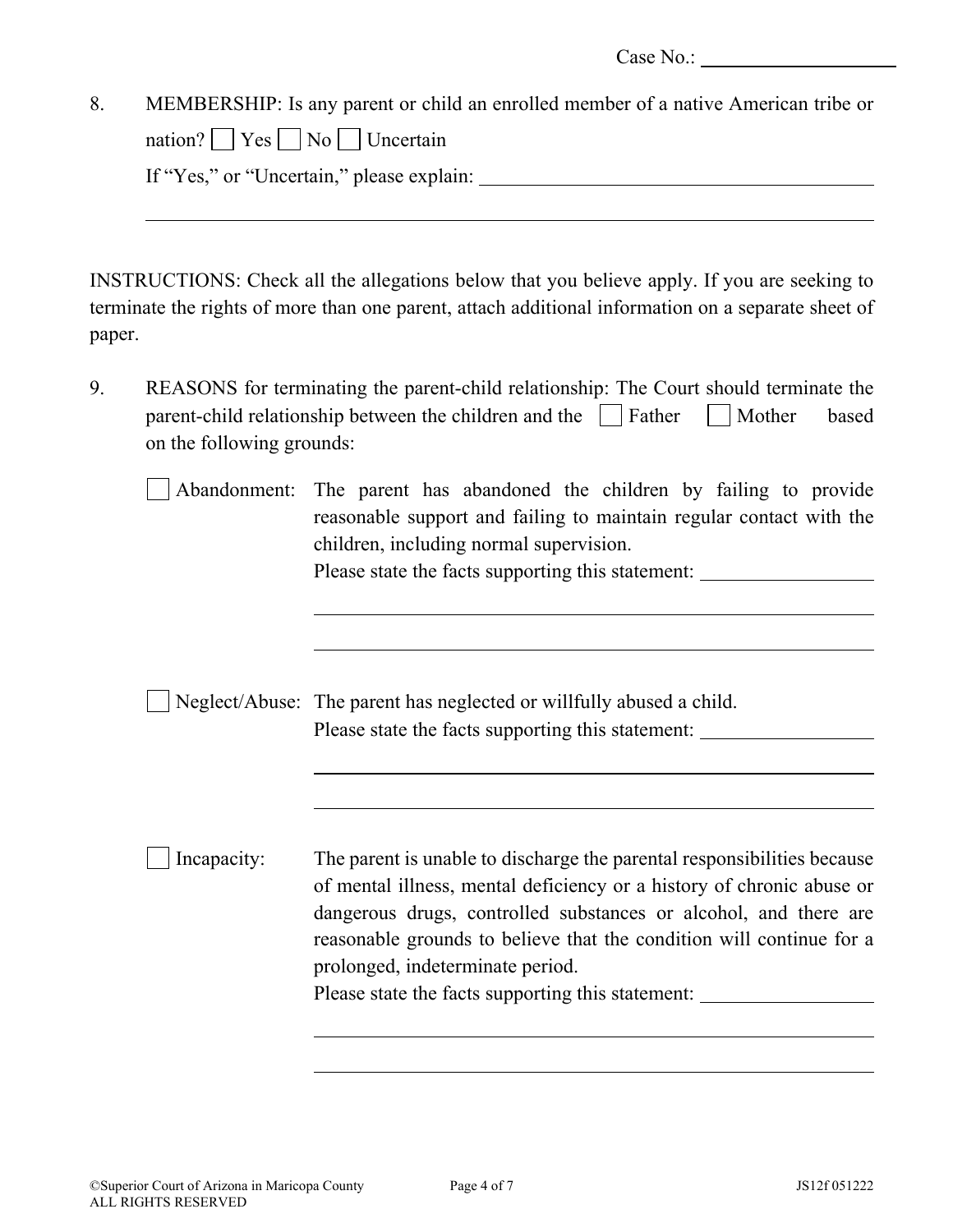| Criminal Conviction:       | The parent is deprived of civil liberties due to the conviction of a<br>felony the nature of which proves the unfitness of that parent to have<br>future custody and control of the children.<br>Please state the facts supporting this statement: ______________________________                   |  |  |  |  |
|----------------------------|-----------------------------------------------------------------------------------------------------------------------------------------------------------------------------------------------------------------------------------------------------------------------------------------------------|--|--|--|--|
|                            | The parent is deprived of civil liberties due to the conviction of a<br>felony and the sentence of that parent is of such length that the<br>children will be deprived of a normal home for a period of years.<br>Please state the facts supporting this statement: _______________________________ |  |  |  |  |
| Paternity:                 | The potential father failed to file a paternity action within thirty<br>(30) days of completion of service of Notice as prescribed by A.R.S.<br>$§ 8-106$ (G).<br>Please state the facts supporting this statement: ______________________________                                                  |  |  |  |  |
|                            | The putative father failed (one who registered with the state<br>claiming to be the father) failed to file a Notice of Claim of paternity<br>as prescribed by A.R.S. $\S$ 8-106.01.<br>Please state the facts supporting this statement:                                                            |  |  |  |  |
| Relinquishment or Consent: | The parent has relinquished his or her right to the<br>children to an agency or has consented to the adoption.<br>I have attached to this Petition a copy of all applicable<br>relinquishment(s) or consent(s)                                                                                      |  |  |  |  |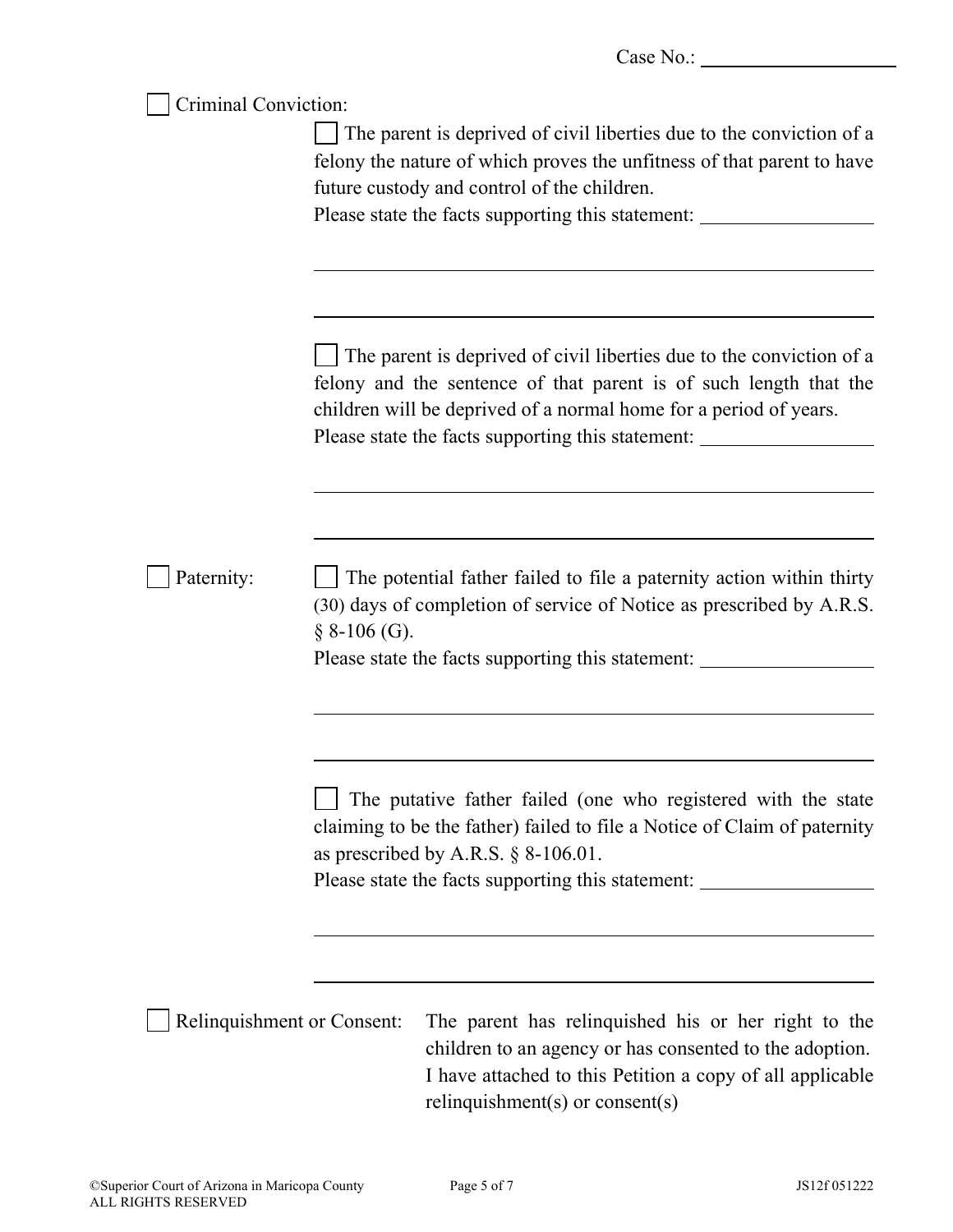| Identity Unknown:    | The identity of the parent is unknown and continues to be<br>unknown following three months of diligent efforts to identify<br>and locate the parent.<br>Please state the facts supporting this statement:                               |
|----------------------|------------------------------------------------------------------------------------------------------------------------------------------------------------------------------------------------------------------------------------------|
|                      | Sexual Assault: The parent committed a sexual assault against the petitioning parent<br>and the child was conceived as a result of a sexual assault.<br>Please state the facts supporting this statement: ______________________________ |
| Other:               | Parental rights should be terminated for other grounds under A.R.S. $\S$<br>8-533 as follows:<br>Please state the facts supporting this statement:                                                                                       |
| rights terminated.   | BEST INTERESTS: It is in the children's best interest to have     Father's     Mother's<br>Please state the facts supporting this statement:                                                                                             |
| <b>SOCIAL STUDY:</b> | The social study discussed in A.R.S. $\S$ 8-536 (A) will be completed by the following                                                                                                                                                   |
|                      | I request the social study discussed in A.R.S. $\S$ 8-536 (A) be waived in the best interest                                                                                                                                             |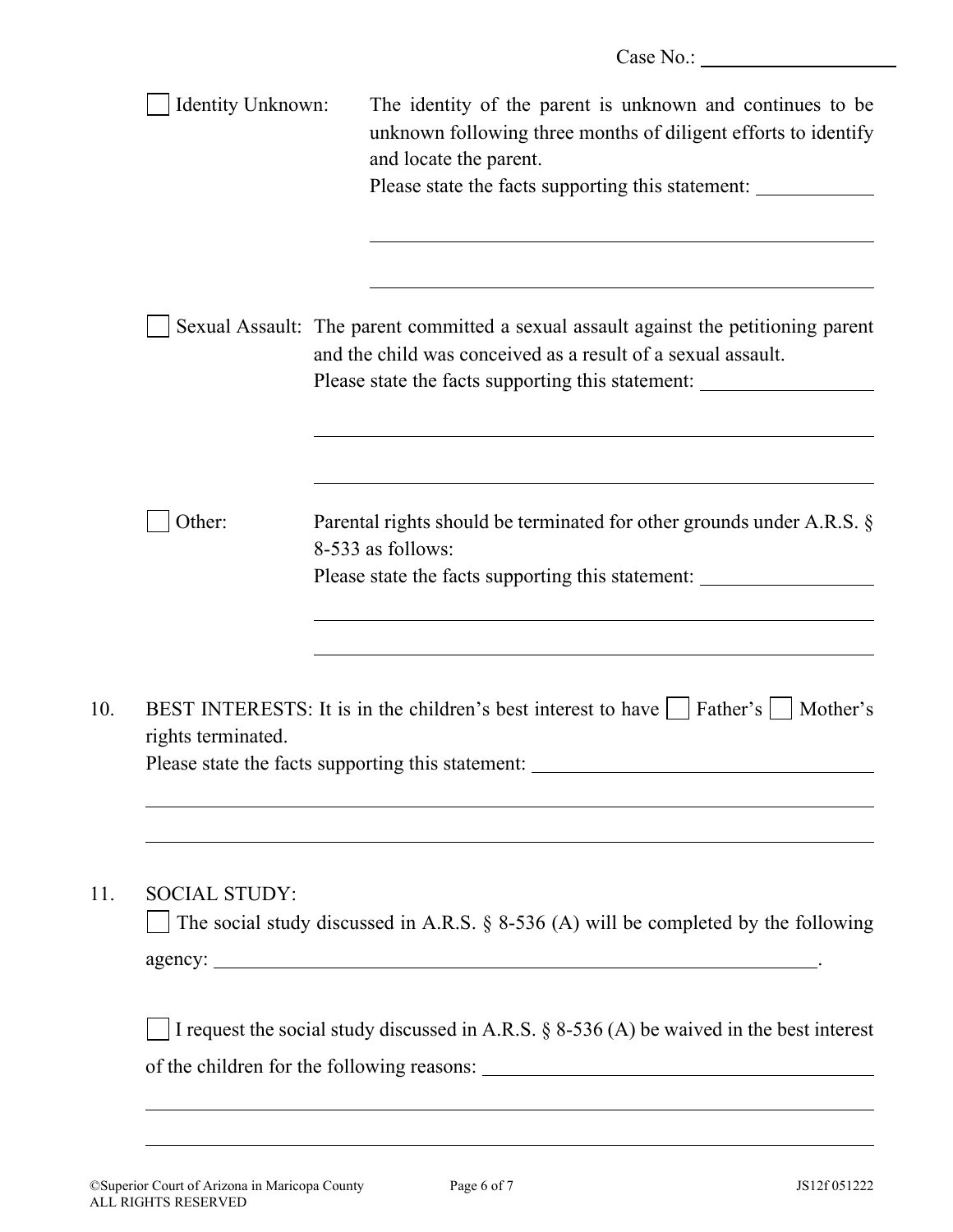; and

RELIEF REQUESTED: Based on the above information, after Notice and a Hearing, Petitioner requests the Court issue an order which:

|                             | Terminate the parent-child relationship between the children and their |  |  |  |
|-----------------------------|------------------------------------------------------------------------|--|--|--|
| $\Box$ Father $\Box$ Mother |                                                                        |  |  |  |

- 2. Appoints as the guardian of the children and vests legal custody of the children in:
- $3. \Box$  Orders that the parent(s) whose rights are terminated shall remain obligated for child support payments until an adoption order is entered and shall remain obligated for arrearages;
- 4.  $\Box$  Orders that: (State any other relief requested):
- 5. Any other such orders that the Court deems just and proper.

I declare under penalty of perjury that the information provided in this document is true and correct.

Signature of Petitioner Date

Printed Name of Petitioner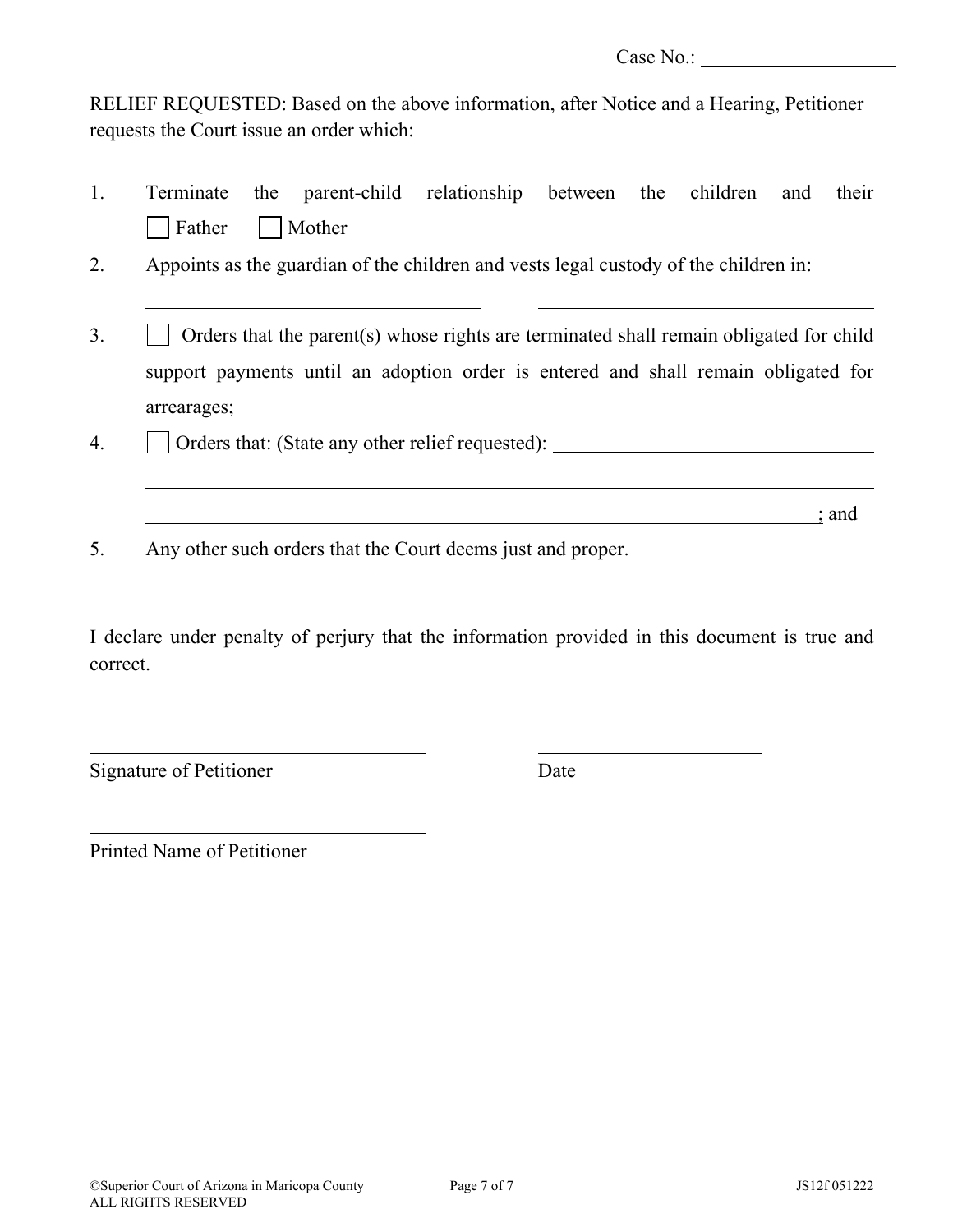| Person Filing: 2008. Elimination of the contract of the contract of the contract of the contract of the contract of the contract of the contract of the contract of the contract of the contract of the contract of the contra                                            |                                                                                                        |                      |
|---------------------------------------------------------------------------------------------------------------------------------------------------------------------------------------------------------------------------------------------------------------------------|--------------------------------------------------------------------------------------------------------|----------------------|
|                                                                                                                                                                                                                                                                           |                                                                                                        |                      |
| City, State, Zip Code:                                                                                                                                                                                                                                                    |                                                                                                        |                      |
| Telephone: New York Changes and Telephone:                                                                                                                                                                                                                                |                                                                                                        |                      |
| Email Address: North and South Address:                                                                                                                                                                                                                                   |                                                                                                        | For Clerk's use only |
| Lawyer's Bar Number: 1997                                                                                                                                                                                                                                                 |                                                                                                        |                      |
| Representing $\Box$ Self, without Lawyer, or $\Box$ Attorney for $\Box$                                                                                                                                                                                                   |                                                                                                        |                      |
|                                                                                                                                                                                                                                                                           | <b>SUPERIOR COURT OF ARIZONA</b><br><b>IN MARICOPA COUNTY</b>                                          |                      |
| In the Matter of:                                                                                                                                                                                                                                                         | Case $\#$ :<br>(To be completed by the Court)                                                          |                      |
| <u> 1989 - Johann Harry Harry Harry Harry Harry Harry Harry Harry Harry Harry Harry Harry Harry Harry Harry Harry</u>                                                                                                                                                     | <b>NOTICE OF INITIAL HEARING ON</b><br>PETITION FOR TERMINATION OF<br><b>PARENT-CHILD RELATIONSHIP</b> |                      |
| Name(s) of Minor Child(ren)<br>Notice is hereby given that the Petitioner:<br>has filed a Petition for Termination of Parent-Child Relationship with the Juvenile Department of<br>the Superior Court in Maricopa County regarding the above-named child or children and: |                                                                                                        |                      |
| Name of parent or parents whose rights are to be terminated, as well as any other known parties'<br>names.                                                                                                                                                                |                                                                                                        |                      |
| An initial hearing has been set to consider the petition:                                                                                                                                                                                                                 |                                                                                                        |                      |
| Date:                                                                                                                                                                                                                                                                     |                                                                                                        |                      |
|                                                                                                                                                                                                                                                                           |                                                                                                        |                      |
|                                                                                                                                                                                                                                                                           |                                                                                                        |                      |
| At the Maricopa County Superior Court (Juvenile Department) located at:                                                                                                                                                                                                   |                                                                                                        |                      |
|                                                                                                                                                                                                                                                                           | Durango Juvenile Court; 3131 W. Durango Street; Phoenix, AZ 85009                                      |                      |
|                                                                                                                                                                                                                                                                           | Southeast Facility; 1810 S. Lewis Street; Mesa, AZ 85210                                               |                      |
| © Superior Court of Arizona in Maricopa County                                                                                                                                                                                                                            | Page 1 of 2                                                                                            | JS18f 092921         |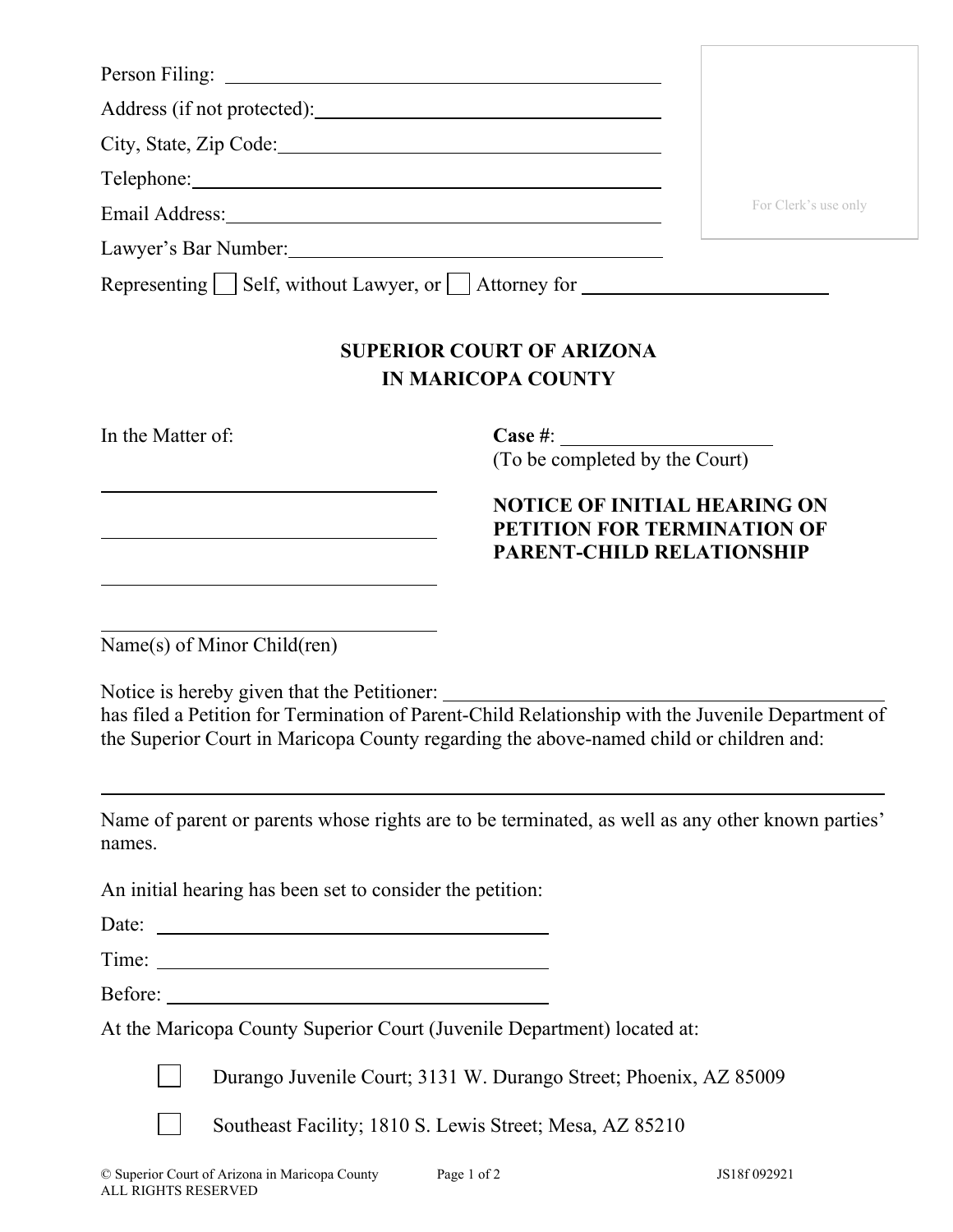#### Notice:

- You have a right to appear as a party in this proceeding.
- Requests for reasonable accommodation for persons with disabilities must be made to the division assigned to the case by the party needing accommodation or his/her counsel at least three (3) judicial days in advance of a scheduled proceeding.
- Requests for an interpreter for persons with limited English proficiency must be made to the division assigned to the case by the party needing the interpreter and/or translator or his/her counsel at least ten (10) judicial days in advance of a scheduled court proceeding.
- The failure of a parent to appear at the Initial Hearing, the Pretrial Conference, the Status Conference, or the Termination Adjudication Hearing may result in a court order terminating the parent-child relationship of that parent.
- Failure to appear at the Initial Hearing, Pretrial Conference, Status Conference or Termination Adjudication Hearing, without good cause, may result in a finding that the parent, guardian, or Indian custodian has waived legal rights and is deemed to have admitted the allegations in the Petition.
- The hearings may go forward in the absence of the parent, guardian or Indian custodian and may result in the termination of parental rights based upon the record and evidence.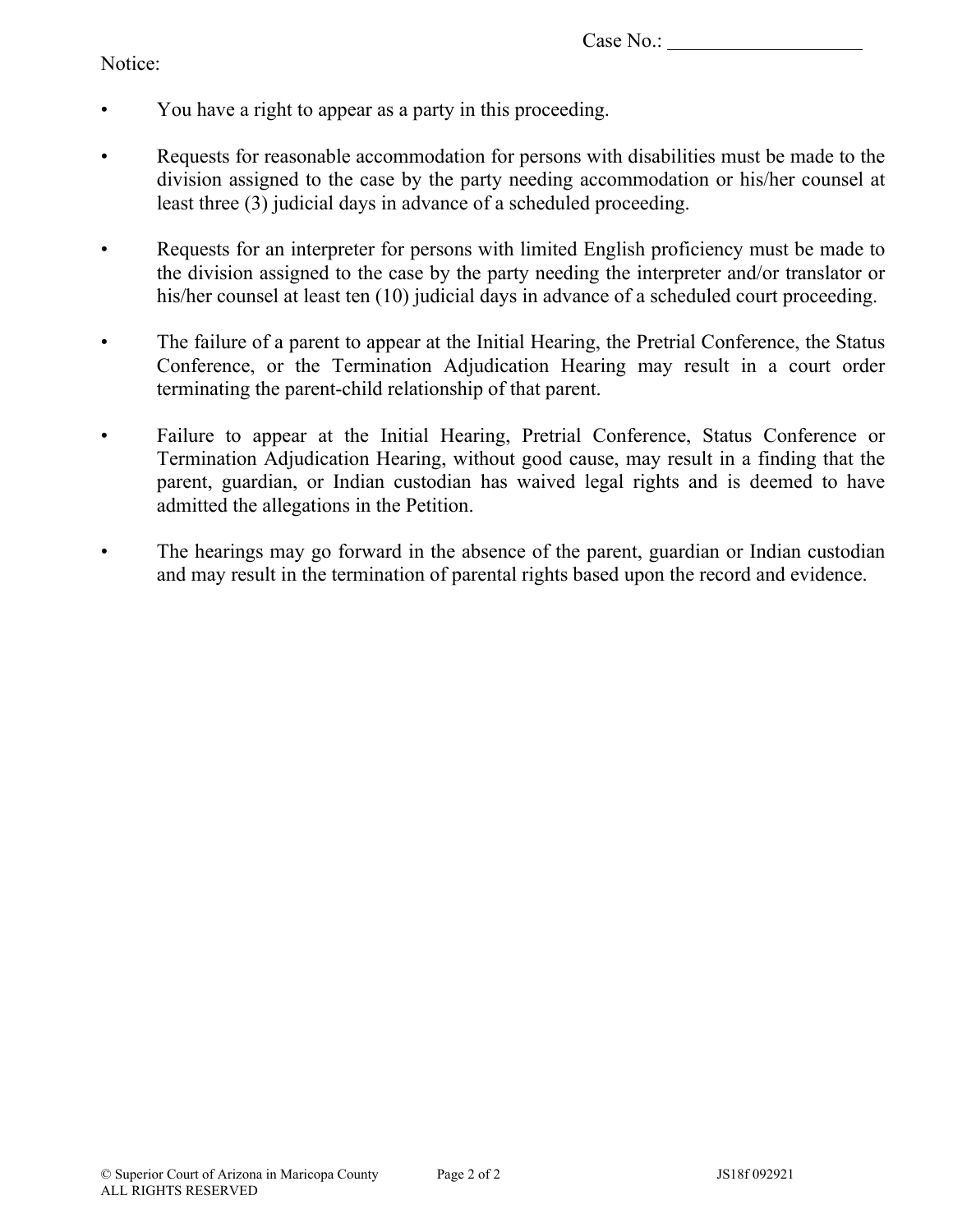| For Clerk's Use Only                                                     |
|--------------------------------------------------------------------------|
|                                                                          |
|                                                                          |
| Representing $\Box$ Self, without a Lawyer or $\Box$ Attorney for $\Box$ |
|                                                                          |
| Case Number:                                                             |
| <b>WAIVER BY PARENT of NOTICE of</b><br>PETITION FOR TERMINATION OF      |
|                                                                          |
|                                                                          |
|                                                                          |
|                                                                          |
|                                                                          |
|                                                                          |
|                                                                          |
|                                                                          |
|                                                                          |
|                                                                          |
|                                                                          |

Name: